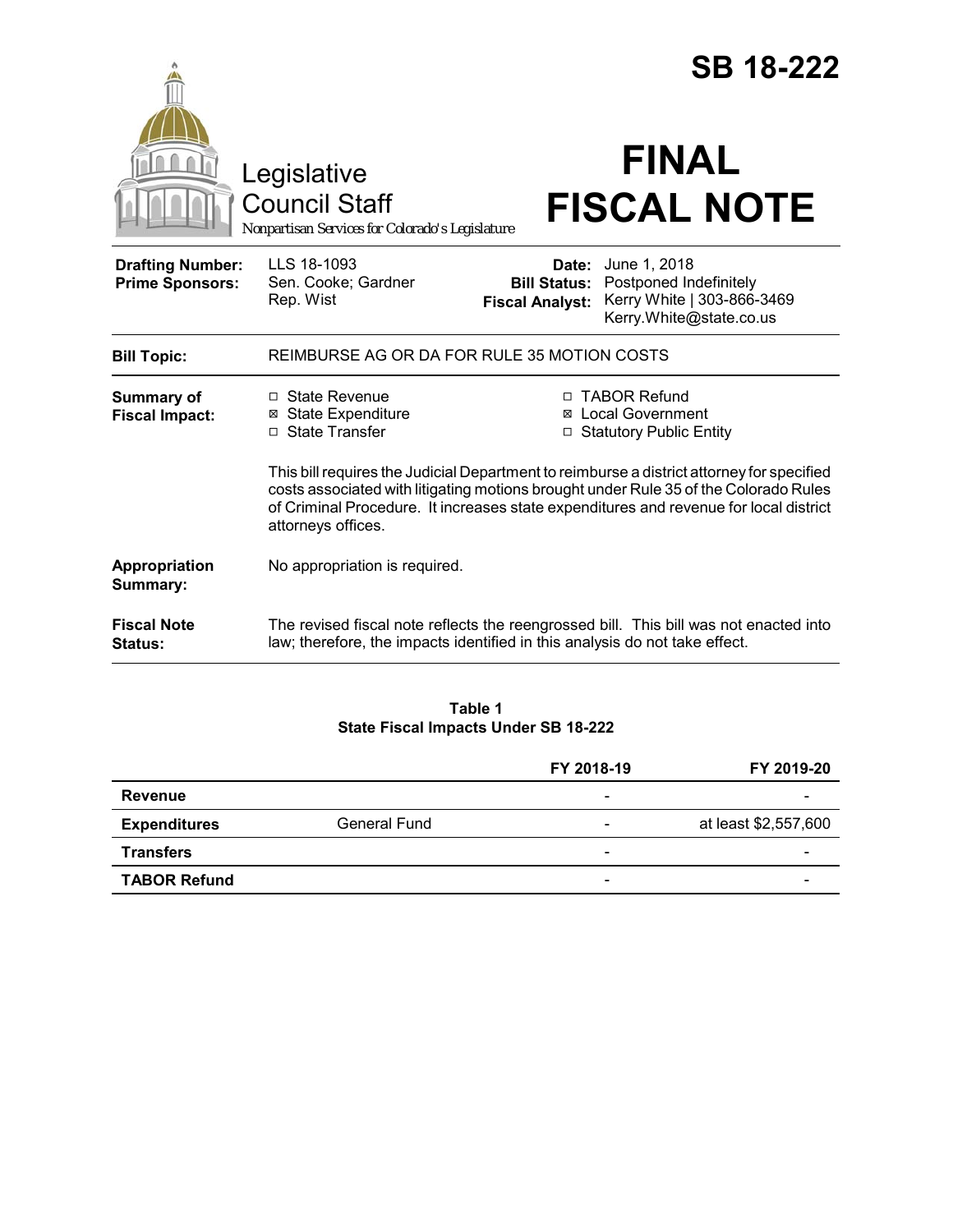June 1, 2018

## **Summary of Legislation**

This bill requires the Judicial Department to reimburse a district attorney for costs associated with litigating motions brought under Rule 35 of the Colorado Rules of Criminal Procedure from annual appropriations made by the General Assembly. Eligible expenses include: lay and expert witness expenses, travel expenses, subpoena expenses, the cost of any required transcripts, and attorney time. The district attorney must certify the costs to the Judicial Department. The hourly rate for attorney time is the same rate established each year by the General Assembly for payment of Alternate Defense Counsel contract attorneys.

### **Background**

Rule 35 C motions concern post-conviction relief matters, commonly involving assertions of ineffective counsel, and, to a lesser extent, assertions of newly discovered material facts or a constitutional violation. Because the Office of the State Public Defender represents most criminal defendants, claims of ineffective counsel are an inherent conflict for that office and are instead handled by the Office of the Alternate Defense Counsel (OADC). In addition, there are some cases that are handled by private attorneys. The Judicial Department does not track Rule 35 C motions independently.

### **State Expenditures**

This bill increases state General Fund expenditures for the Judicial Department by at least \$2,557,600 in FY 2019-20 and future years. The costs presented in this fiscal note are estimates. If actual costs are lower or greater than the estimates below, the fiscal note assumes that the Judicial Department will request adjustments in appropriations through the annual budget process.

**Initial post-conviction relief motions.** The hourly reimbursement rate for attorney time is assumed to be \$85 per hour. The fiscal note assumes:

- about 736 cases per year are handled by district attorneys;
- each of the 736 cases handled by district attorneys will require about 35 hours of work; and
- the average cost for lay and expert witnesses, travel expenses, subpoena expenses, and any required transcripts is \$500 per case.

This results in reimbursements for district attorneys of \$2,557,600 in FY 2019-20 and future years. Workload will increase for the Judicial Department to review expenditures and make reimbursements. This workload increase does not require an increase in appropriations.

#### **Local Government**

This bill increases reimbursements to district attorneys' offices by an estimated \$2,557,600 per year beginning in FY 2019-20. These impacts are expected to vary by jurisdiction and the precise impact to any single jurisdiction has not been estimated.